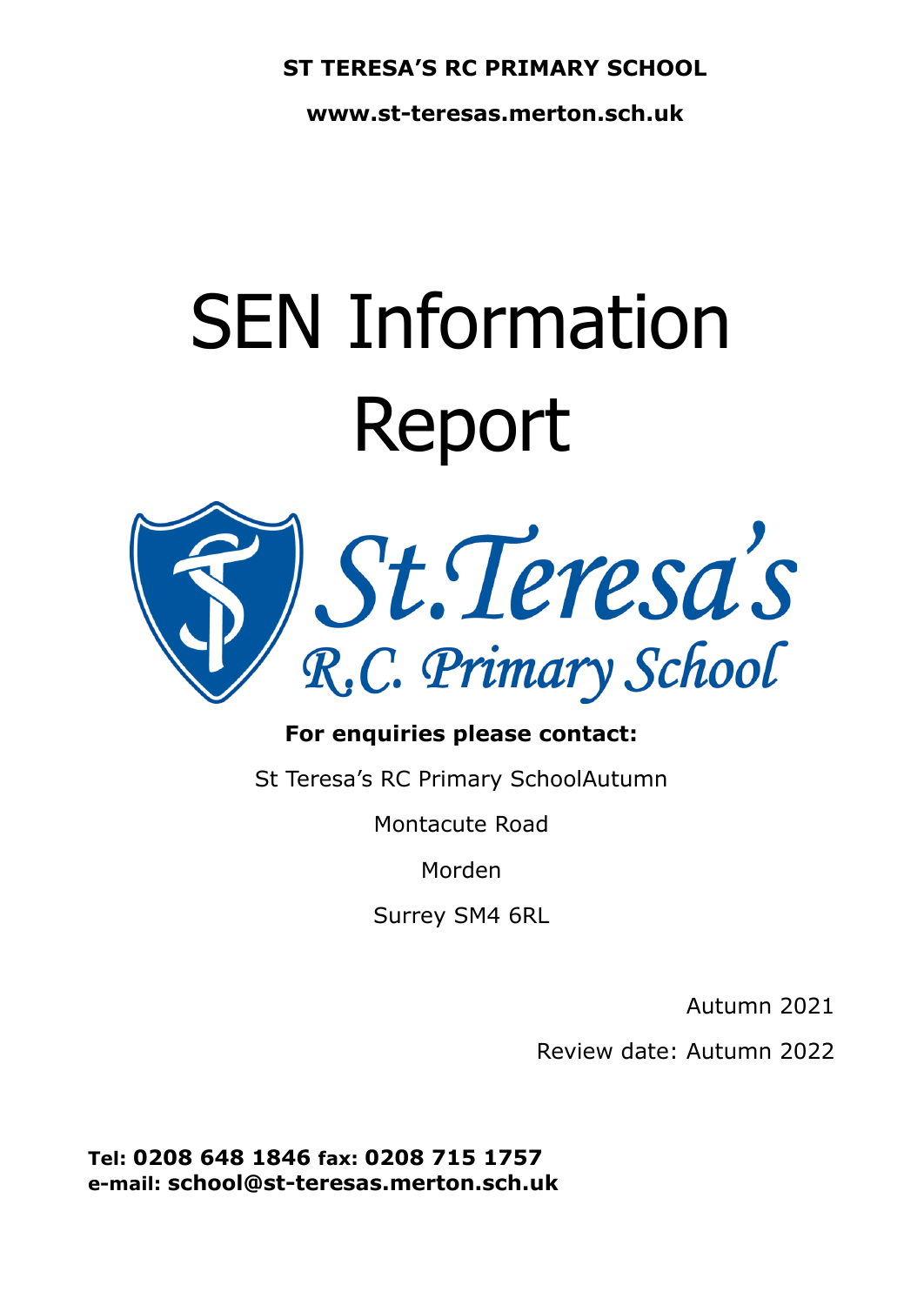

# SEN Information Report Autumn 2021

1. **How does the school know if children need extra help and what should I do if I think my child has Special Educational Needs?**

At St Teresa's Primary School children are identified as having SEN through a variety of ways including the following:-

- Liaison with previous early year's providers or previous schools.
- Liaison with Early Years inclusion services i.e. Merton Inclusion Team, NHS Speech and Language.
- Concerns raised by parents Careful observations and tracking of progress throughout each Key Stage
- Child performing below age expected levels Concerns raised by teacher for example behaviour or self-esteem is affecting performance
- Liaison with external agencies i.e. Speech and Language therapy/ Occupational therapy etc. Health diagnosis through paediatrician

#### **2. How will I raise concerns if I need to?**

- Talk to us firstly contact your child's class teacher or SENCO. We pride ourselves on building positive relationships with parents. We are open and honest with parents and hope that they are able to do the same with us.
- If a child is considered to have SEN, additional provision will be made for that child based on their individual needs; an appropriate intervention programme will be put into place to support that child.
- The impact of this intervention will be carefully monitored. If the child does not make measurable progress additional outside agency support will be used by the school.
- When there are more specific and challenging needs and outside agency input suggests we will discuss and work closely with parents to apply for an Educational Health Care Plan. If granted, funding is awarded to provide additional support in school, and/or appropriate provision is sought.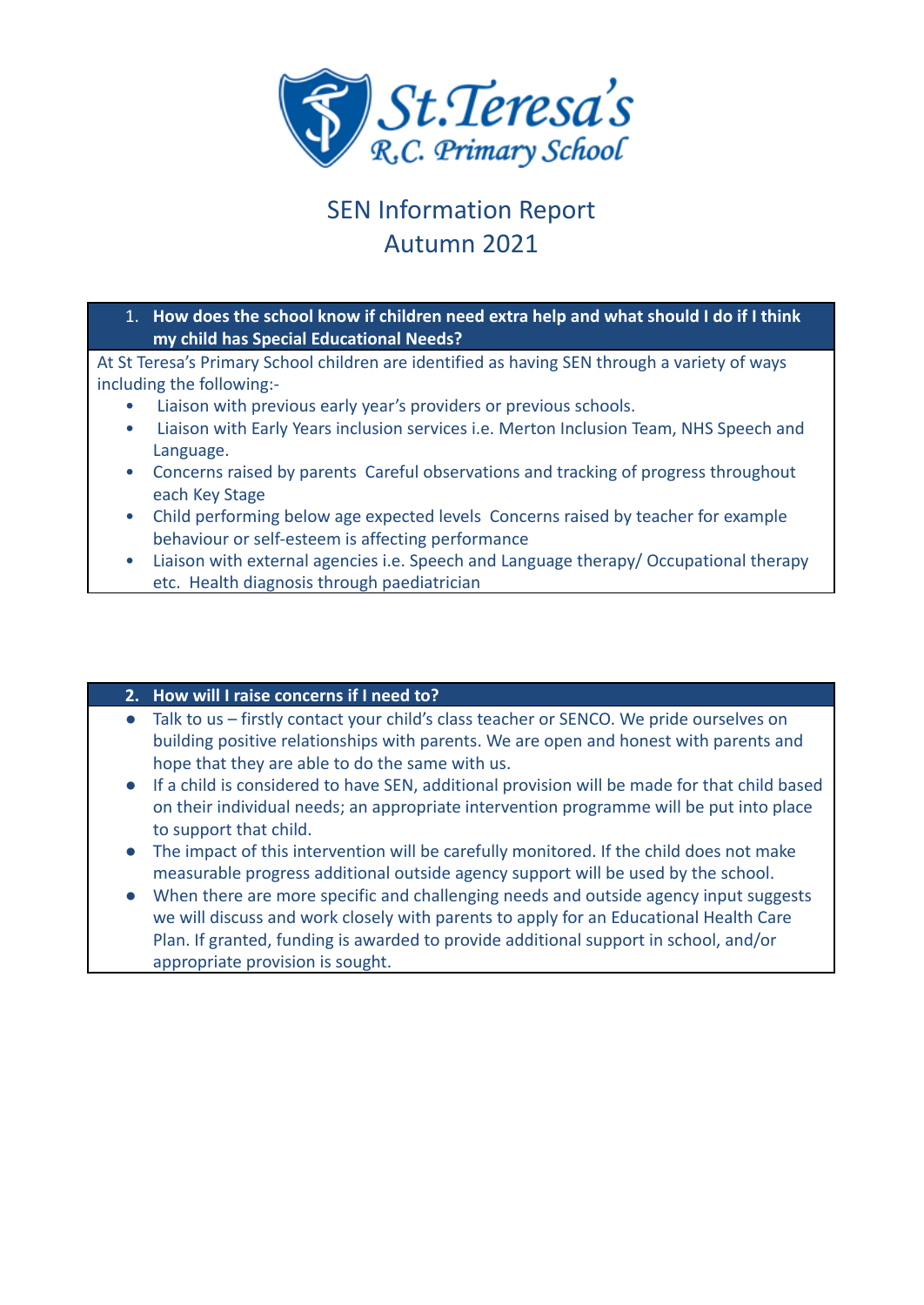#### **3. How will the school support my child? Who will oversee, plan, work with my child and how often?**

The schools provision for their pupils includes:

- High quality teaching adapted to the needs of individual pupils
- Small group interventions designed for pupils who are not working at Age Related Expectations
- Small group interventions for pupils with Special Educational Needs
- In class support to access the curriculum
- Advice from the SENCO/Inclusion Manager
- Support and advice from outside agencies such as Early Years Inclusion Team, Learning Behaviour Support Team and Educational Psychologists.
- If your child has been identified as having Special Educational Needs, a SEN Support Plan (SSP) will be put in place and the child's name placed on the SEN register.
- Our Assistant Headteacher/Inclusion manager oversees all support and progress of any child requiring additional support across the school.
- The class teacher will oversee, plan and work with each child with SEND in their class to ensure that progress in every area is made.
- There may be a Teaching Assistant (TA) working with your child either individually or as part of a group; if this is seen as necessary by the class teacher. The regularity of these sessions will be explained to parents when the support starts.
- The parent or carer will be asked to be involved in considering their needs, setting suitable outcomes and planning support. Assessments, observations, information and concerns from home and school will help in this planning.
- The SEN Support Plan (SSP) will be reviewed with the parents or carers three times a year.
- Appropriate support will be planned by considering practice which has been found to be effective (Nationally, Locally or within school) or that has been successful for your child.

#### Additional adults

- If in class support is provided by an adult, the aims of this provision will be to:
	- o Increase access to and success in participation of the curriculum
	- o Increase your child's social and academic independence
- The school may also make referrals to outside agencies for advice and strategies to support the child.
- If your child needs provision which requires a high level of funding beyond that available in the school's budget. The school will make a request for an Educational Health Care plan request.
- The school and parents will work together to make this request and this will be sent to the local borough. If the request is refused, the information gathered will be used to make further suggestions to the school and parents.
- If the request is accepted, assessments will be finalised and the level of funding required will be considered.
- As a school, we work closely with any external agencies that we feel are relevant to individual children's needs within our school including: - Behaviour Intervention; Health including – GPs, school nurse, clinical psychologist, paediatricians, speech & language therapists; occupational therapists; social services including - Locality Teams, social workers and Educational Psychologists.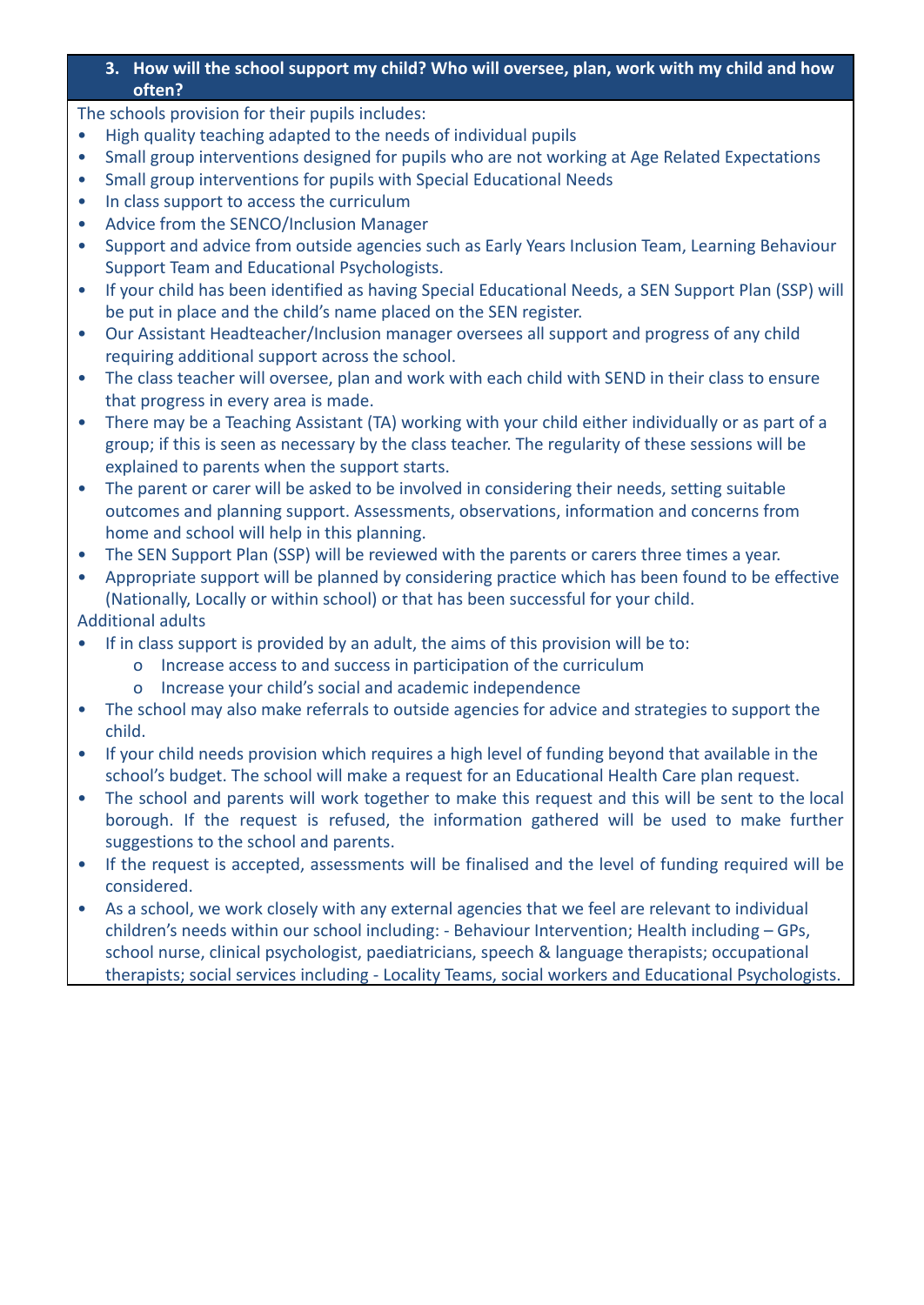#### **4. Who will explain this to me?**

- The class teacher will meet with parents at least on a termly basis to discuss your child's needs, support and progress. These may include parent's evenings, SEN support meetings – if your child is on the SEND register and/or Annual review meetings – if your child has a statement or EHC plan.
- If your child is included in interventions you will be informed at meetings and you will also receive copies of the SEN support plans (SSP).
- Further information from the SENCO is available to discuss specific support in more detail.

#### **5. How are the Governors involved and what are their responsibilities?**

- The Assistant headteacher/Inclusion manager reports to the Governors every term to inform them about the progress of children with SEND; this report does not refer to individual children and confidentiality is maintained at all times.
- One of the governors is responsible for SEND and meets regularly with the SENCO. They also report to the governors to keep them all informed. The Standards Teaching and Learning committee and the Pupils Personnel Committee are responsible for the progress and wellbeing of all pupils.
- The Governors agree priorities for spending within the SEND budget with the overall aim that all children receive the support they need in order to make progress.

#### **6. How will the curriculum be matched to my child's needs? What are the school's approaches to differentiation and how will that help my child?**

- All work within class is pitched at an appropriate level so that all children are able to access according to their specific needs. Typically this might mean that in a lesson there would be different levels of work set for the class depending on the needs of the children, however on occasions this can be individually differentiated. The benefit of this type of differentiation is that all children can access a lesson and learn at their level.
- Class teachers, teaching learning assistants and the Inclusion Manager with the support of outside agencies will plan and deliver intervention programmes.
- Specialist equipment is generally accessed within the classroom setting under the supervision of the Inclusion Manager/class teachers/teaching learning assistants and monitored by outside professionals where needed.
- The class teacher is responsible for all the planning of any additional support required. They plan this support in conjunction with their teaching learning assistant. All intervention programmes that are delivered are reviewed and monitored by the SENCO.
- Whole class teaching is adapted to meet the individual needs through:
	- o Planning tasks are adapted to allow pupils to better understand or participate.
	- o Teaching the teacher will use a range of inclusive strategies and will adapt questioning which has been identified as useful for individual pupils.
	- o Support the teacher will plan pupil groupings and adult support
	- o Marking the teacher will adhere to the school marking system that informs, supports and includes the pupil in evaluating and developing their learning.
	- o Tools and equipment general tools will be provided in the environment for particular lessons to support the pupil's participation and learning. Any specific tools or equipment required will be used on an individual basis.
	- o Whole school and classroom organisation is also taken into account when looking at the needs of individual pupils.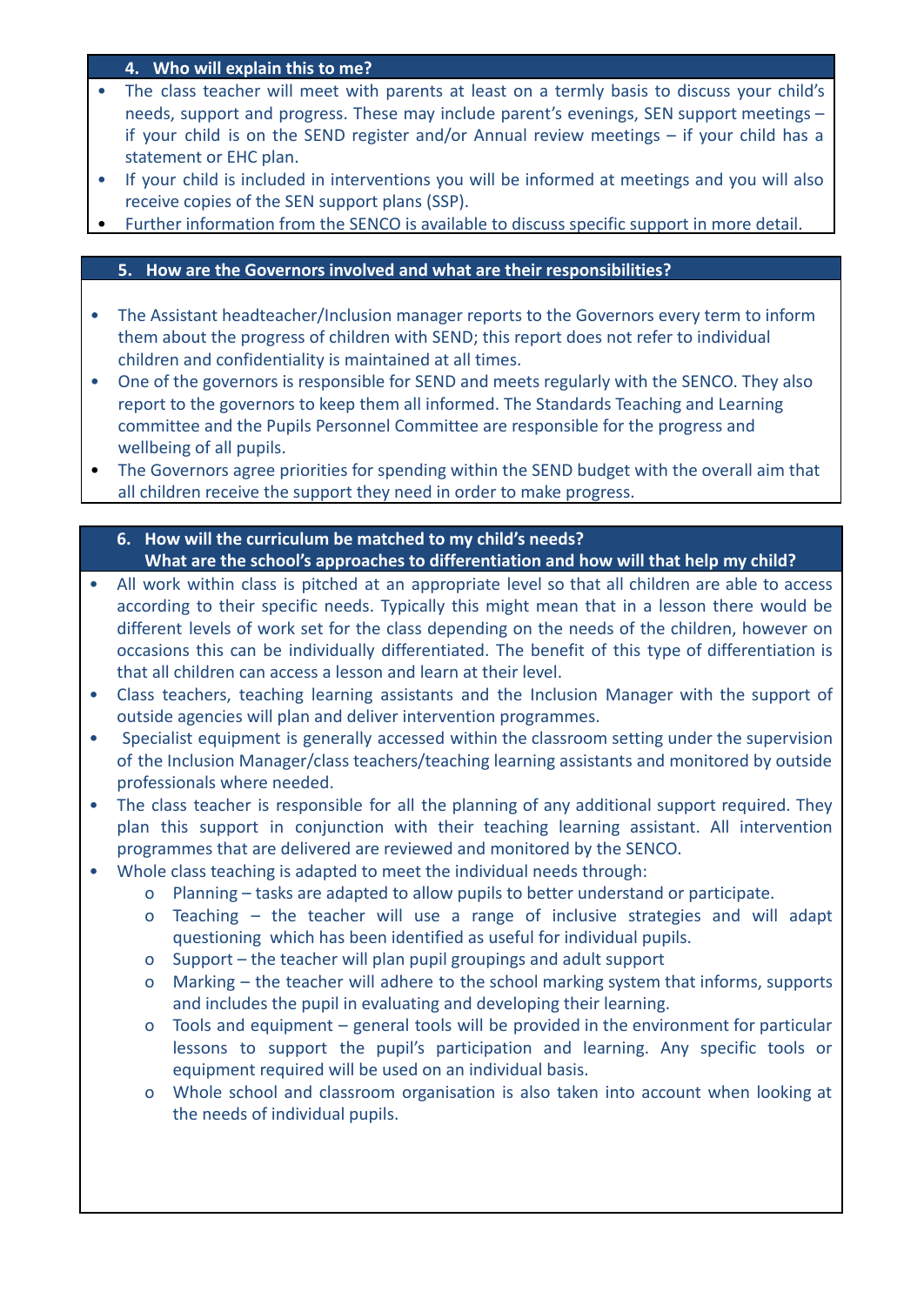#### **7. How will I know how my child is doing and how will you help me to support my child's learning?**

- We offer an open door policy where you are welcome any time to make an appointment to meet with either the class teacher or SENCO and discuss how your child is getting on. We can offer advice and practical ways that you can help your child at home.
- We believe that your child's education should be a partnership between parents and teachers, therefore we aim to keep communication channels open and communicate regularly.
- Regular parent workshops are held each term focusing on a range of strategies and curriculum areas in order to support you, support your child at home.
- If your child is on the SEND register, they will have an SEN Support Plan (SSP) which will have individual / group targets. This is discussed on a termly basis and parents are given a copy of the SSP. The targets set are SMART (Specific, Measurable, Achievable, Realistic, Time scaled) targets with the expectation that the child will achieve the target by the time it is reviewed.
- If your child has complex SEND they may have an Educational Health Care Plan (EHC), which means that a formal meeting will take place to discuss your child's progress and a report will be written.

**8. How does the school know how well my child is doing?**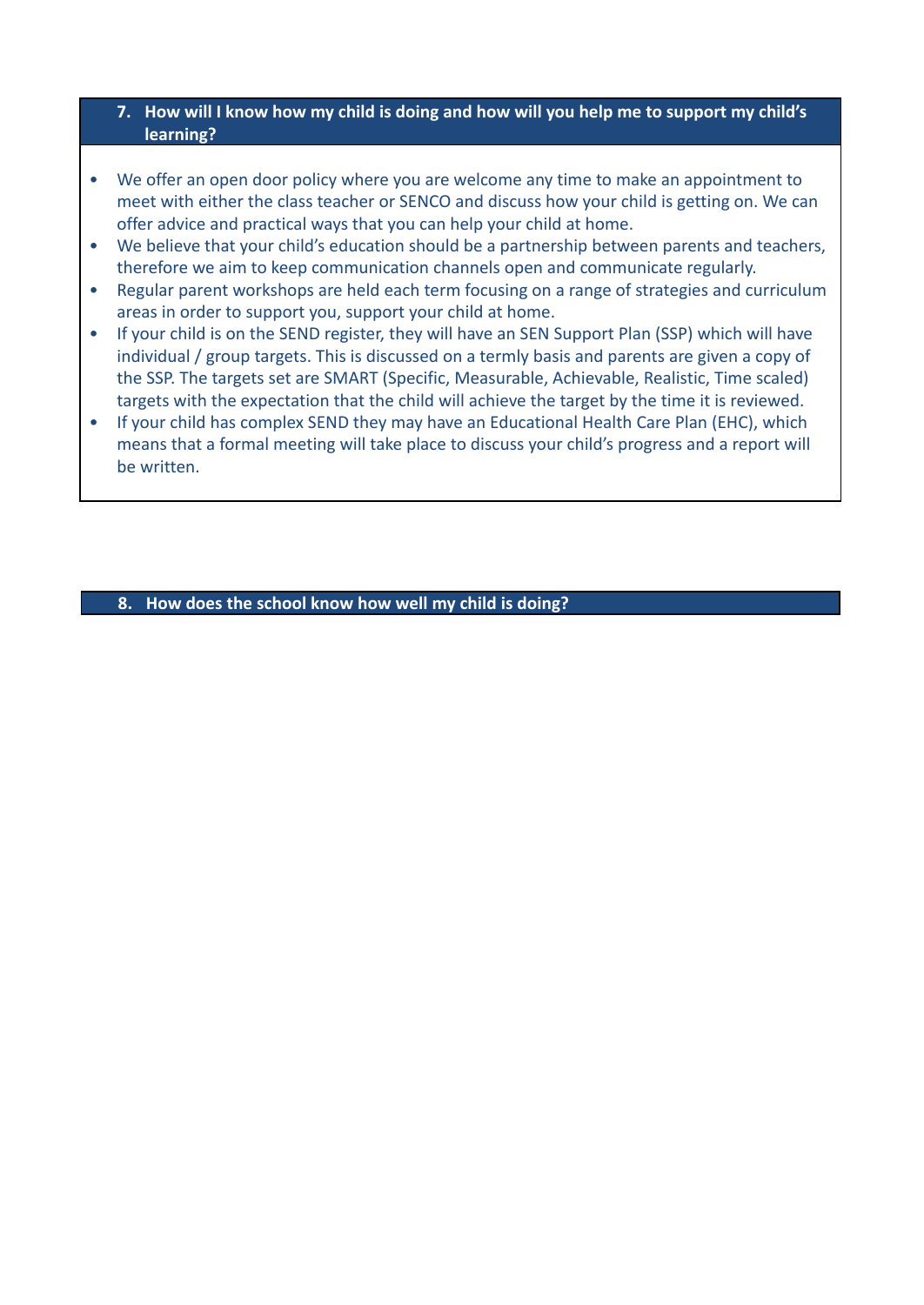- As a school, we measure children's progress in learning against National expectations and age related expectations.
- Social and Emotional wellbeing is measured through:
	- o Observations by members of staff
	- o Monitoring or playground behaviour
	- o Monitoring of learning behaviour
	- o Pupil discussions
	- o Review of impact of provision e.g. Nurture groups, ELSA groups and sessions
- Academic progress is measured through:
	- o On-going observations and assessments are undertaken in all core areas of the curriculum
	- o Regular formal assessment of Reading, Writing and Maths
- Tracking of groups and individuals is analysed in:
	- o Termly tracking meetings for each year group with members of the Senior Leader Team
	- o Termly consideration by subject leaders e.g. SENCO, Literacy Maths
- The class teacher continually assesses each child and notes areas where they are improving and where further support is needed. As a school, we track children's progress from entry at Nursery through to Year 6, using a variety of different methods including the Herts for learning assessment tool.
- Children who are not making expected progress are picked up through tracking meetings with the Class teacher and the Senior Leadership Team. In this meeting, a discussion takes place concerning why individual children may be experiencing difficulties and what further support can be given to aid their progression. If your child is discussed at one of these meetings, parents will be informed and invited to discuss the support that is being put into place.
- When the child's SSP is reviewed comments are made against each target to show what progress the child has made. If the child has not met the target, the reasons for this will be discussed, then the target may be adapted into smaller steps or a different approach may be tried to ensure the child does make progress.

#### 9. **What opportunities will there be for me to discuss my child's progress?**

- Written reports will be sent twice a year; one in the Spring Term which is a target setting report and a summative report will be sent in the Summer Term. Children in year 6 and Reception will receive an end of year report as they are at the end of a Key Stage.
- Parents evenings are held each term and an additional three meetings are arranged with class teachers throughout the year.
- If your child is identified as having SEN the SEN Support Plan (SSP) will be discussed with you at least three times a year. Parents will be invited to these meetings via a letter. However, parents are always welcome to make an appointment for a discussion or a more formal meeting to discuss your individual child. The first contact should be made through the class teacher but you may prefer to also see the SENCO, particularly if your child has significant special educational needs.
- If your child has complex SEND they may have an EHCP which means that in addition to termly SEN Support Plan meetings an annual review meeting will take place to discuss your child's progress and a report will be written for the Local Education Authority providing funding.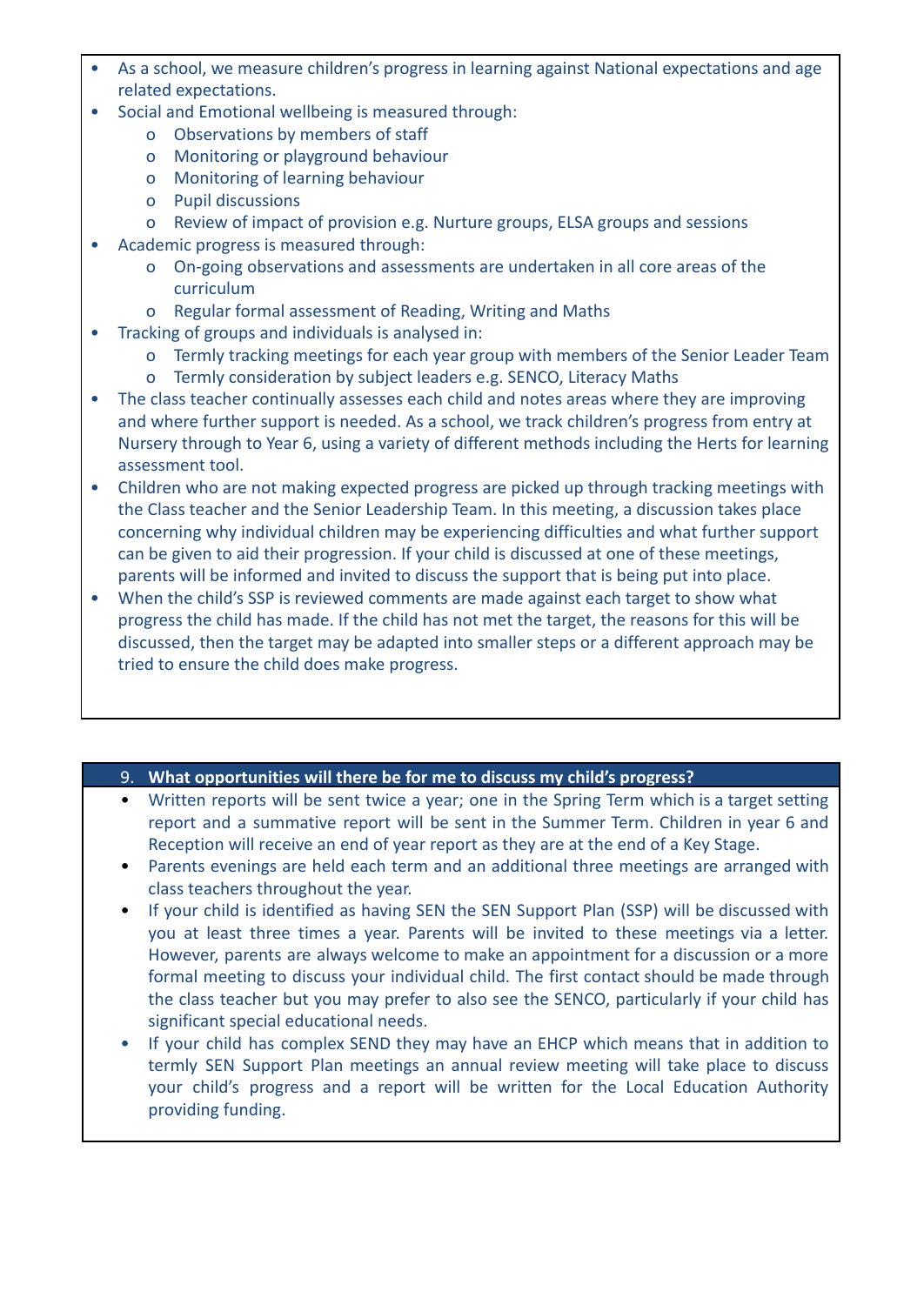#### **10. What support will there be for my child's overall wellbeing? What is the pastoral, medical and social support available in the school?**

- We are an inclusive school; we welcome and celebrate diversity. All staff believe that children having high self-esteem is crucial to a child's well-being. We have a caring, understanding team looking after our children.
- The class teacher has overall responsibility for the pastoral, medical and social care of every child in their class, therefore this would be the parents' first point of contact. If further support is required, the class teacher liaises with the SENCO for further advice and support. This may involve working alongside outside agencies such as Health and Social Services, and/or the Behaviour Support Team.
- The school also has an ELSA (Emotional Literacy Support Assistant) who works under the direction of the SENCO, with vulnerable children and parents during the school day.
- The school has designated trained first aiders with a range of staff teaching/support/admin. The school nurse works with the parent to create individual care plans for children with specific health needs (for the first plan). The school Medical officer will then support parents to review them annually. All staff working with that child including midday supervisors have training in dealing with their individual health needs.

#### **11. How does the school manage administration of medicines?**

The school has a policy regarding the administration and managing of medicines on the school site. (Attached to this document)

• Parents need to contact the school office if medication is recommended by Health Professionals to be taken during the school day.

• On a day to day basis the Office Staff generally oversee the administration of any medicines.

• As a staff we have regular training and updates of conditions and medication affecting individual children so that all staff are able to manage medical situations.

#### **12. What support is there for behaviour, avoiding exclusion and increasing attendance?**

- As a school, we have a very positive approach to all types of behaviour with a clear reward system that is followed by all staff and pupils.
- After any behaviour incident we expect the child to reflect on their behaviour with an adult, often completing a reflection form. This helps to identify why the incident happened and what the child needs to do differently next time to change and improve their behaviour.
- Attendance of every child is monitored on a daily basis by the Admin department. Lateness and absence are recorded and reported upon to the Headteacher. Support is given through an incentive scheme where good attendance is actively encouraged throughout the school.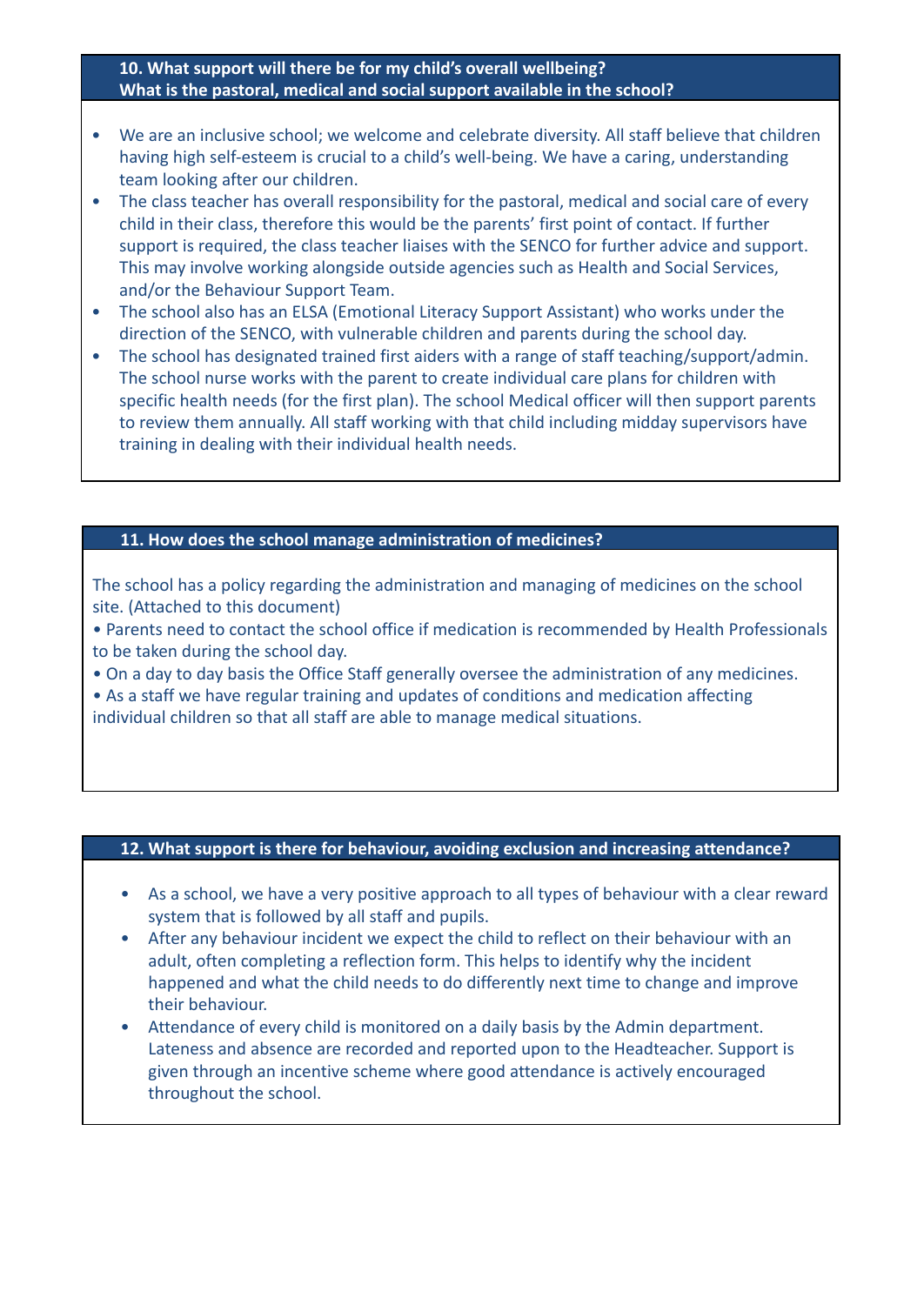#### **13. How will my child be able to contribute their views?**

- At St Teresa's, we have core values that all children are encouraged to follow. We value and celebrate each child being able to express their views on all aspects of school life. There are opportunities for Pupil Leaderships where they are able to express their views.
- Children who have an SEN Support Plan (SSP) discuss and set their targets with their class teacher.
- If your child has an EHC (Educational Health Care plan) their views will be sought before any review meetings.

#### **14. What training have the staff supporting children with SEND had or are currently having?**

- We have a member of staff trained as an ELSA who receives regular support from the Educational Psychologist.
- All of our Teaching Assistants have had training in delivering maths, reading and spelling / phonics programmes.
- Any training needs identified in the monitoring and evaluation process are addressed through the whole school training programme or group/ individual training.
- One of our Teaching Assistants is in the process of ELKLAN speech and language training. She will be qualified as of February 2016.

#### **15. How will my child be included in activities outside of the classroom including school trips?**

- All children are included in all parts of the school curriculum and we aim for all children to be included on school trips. We will provide the necessary support to ensure that this is successful.
- A risk assessment is carried out prior to any off site activity to ensure everyone's health & safety will not be compromised. In the unlikely event that it is considered unsafe for a child to take part in an activity, then alternative activities which will cover the same curriculum areas can be provided in school.

#### **16. How will the school prepare and support my child when joining the school and transferring to a new school?**

- We encourage all new children to visit the school prior to starting when they will meet their buddy and be shown around the school. For children with SEND we would encourage further visits to assist with the acclimatisation of the new surroundings. We would also visit them in their current school.
- When children are preparing to leave us for a new school, typically to go to Secondary education, we arrange additional visits. Most schools run a programme specifically tailored to aid transition for the more vulnerable pupils.
- We liaise closely with Staff when receiving and transferring children to different schools ensuring all relevant paperwork is passed on and all needs are discussed and understood.